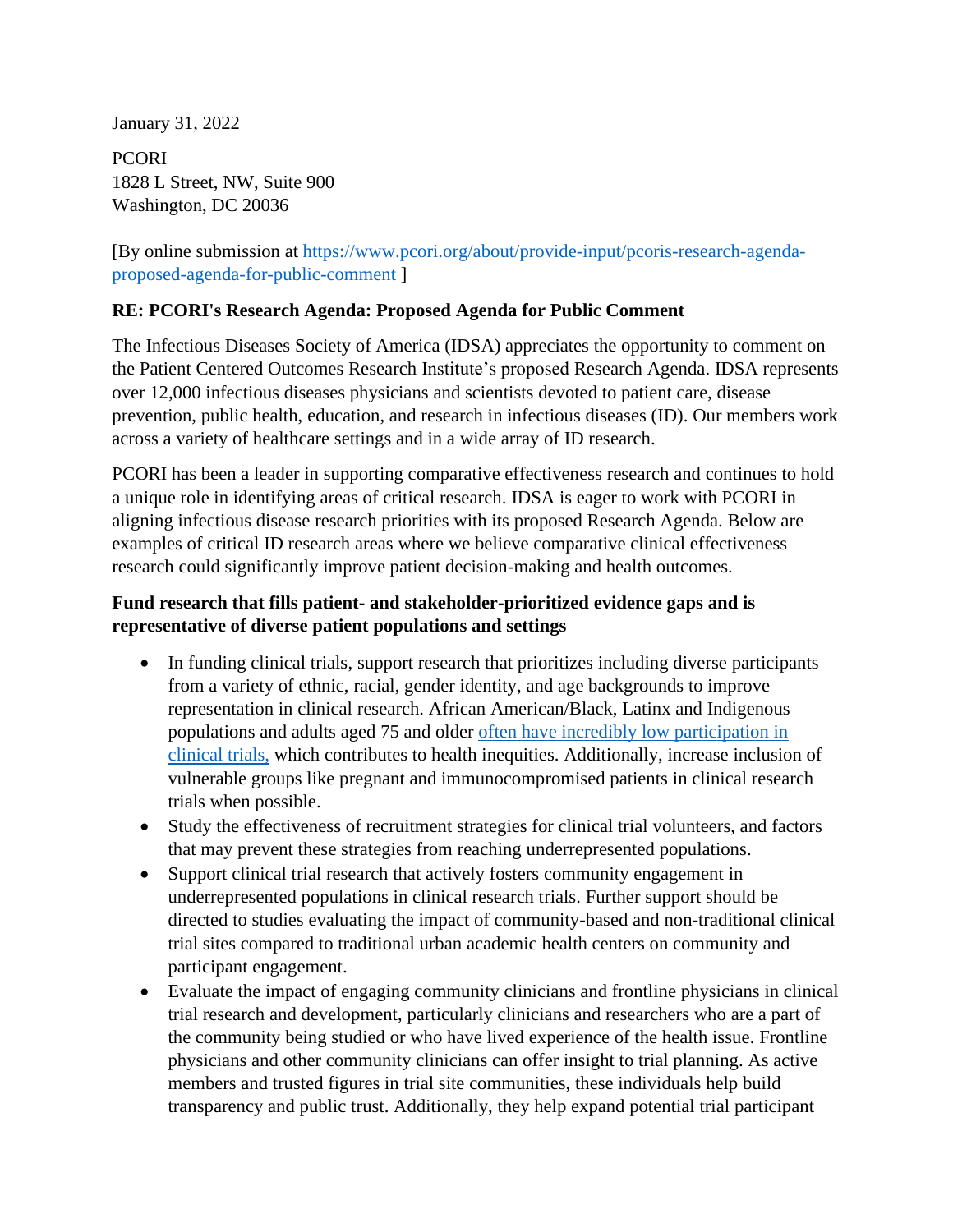pools, which can improve trial diversity. Further, [studies](https://www.nejm.org/doi/full/10.1056/NEJMp2107331) have shown that involving clinical researchers can ease the translation of research results into clinical care.

- Include international sites where feasible in funded research trials to increase generalizability of findings globally.
- Proactively fund and develop infrastructure that supports research on emerging infectious disease threats.

# **Fund research that aims to achieve health equity and eliminate health and healthcare disparities**

- Study patient access and barriers to treatment by specialists, including infectious disease physicians, and means to address such barriers such as telehealth consultation. [Studies](https://pubmed.ncbi.nlm.nih.gov/29901775/) show intervention from ID physicians during a hospital stay were associated with lower mortality rate, shorter length of stay, and were less likely to be readmitted after discharge. However, many areas lack access to ID physicians, especially rural, at-risk communities. Lack of access to specialty care contributes to adverse healthcare outcomes, and factors contributing to these barriers should be explored and identified through research.
- Research treatment discrepancies in healthcare between demographic groups. For example, [recent studies](https://www.cdc.gov/mmwr/volumes/71/wr/mm7103e1.htm) show racial and ethnic disparities in the receipt of COVID-19 treatment medications, with PCORnet data indicating much lower utilization of monoclonal antibody treatment in COVID-19 patients who were Black, Asian, and Hispanic (relative to white and non-Hispanic patients). Studying factors that lead to discrepancies in treatment is essential to achieving equity in healthcare.
- Identify, study, and mitigate contributing factors to higher rates of ID and ID complications in African American/Black, Latinx and Indigenous patient populations.

### **Fund research that builds the evidence base for emerging interventions by leveraging the full range of data resources and partnerships**

- Approvals for new antibiotics to treat multidrug resistant infections are often based upon limited data from the studies that were feasible to conduct. This approach is necessary to bring new antibiotics to market, but considerable knowledge gaps can hamper optimal early use of new antibiotics for infections that urgently need new treatments but are difficult to study (such as complex infections caused by multidrug resistant pathogens). Post-approval studies on the performance of novel antibiotics for indications with unmet medical needs would be extremely helpful to optimize care of patients with serious infections.
- Research effective strategies for dissemination of essential, at-home diagnostic tests for infections and the potential benefits of these tests, including reducing unnecessary healthcare visits and improving overall patient experience.

### **Fund research that examines the diverse burdens and clinical and economic impacts important to patients and other stakeholders**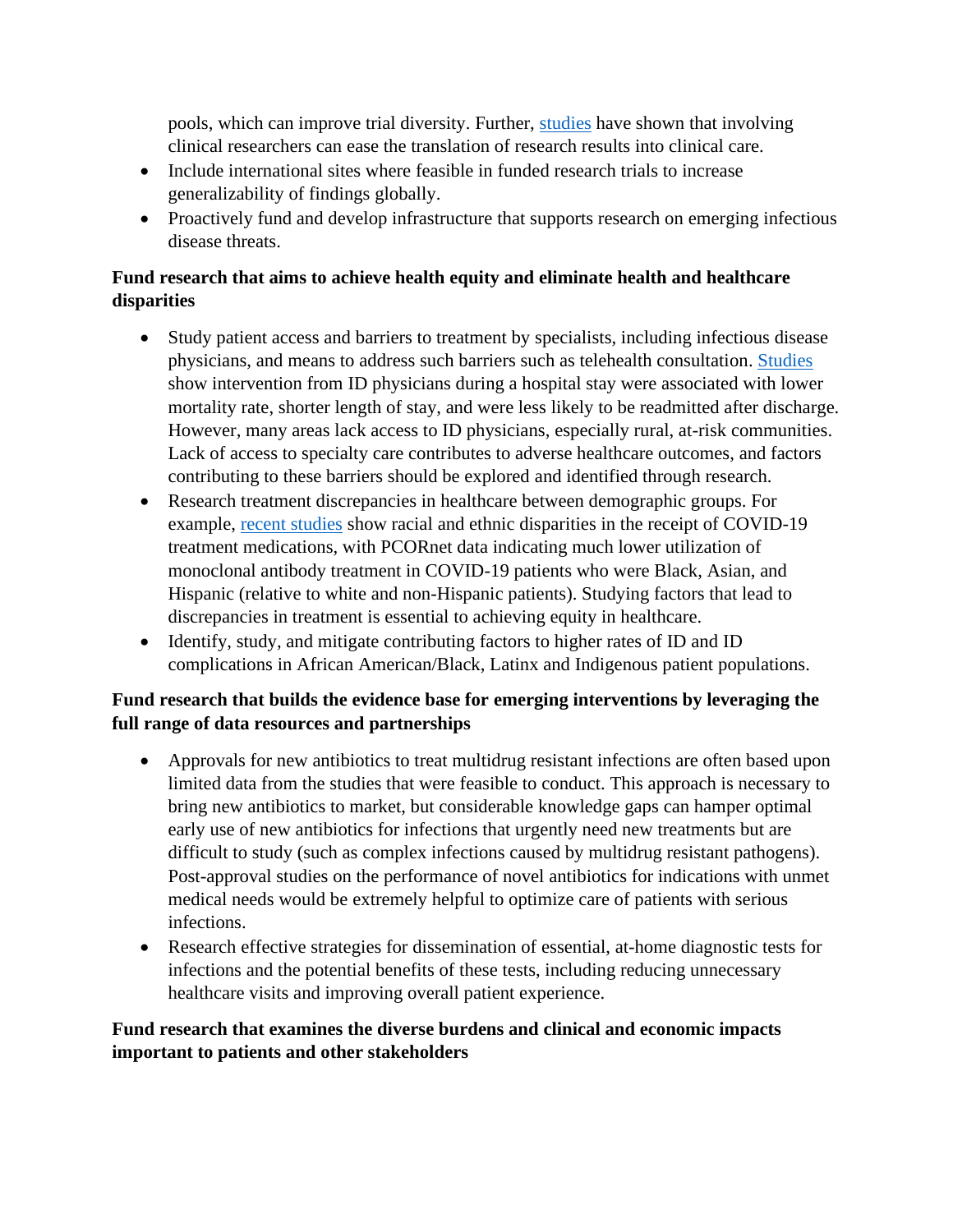• Assess the impact of different methods to increase patient access to health records, and the effect on patient awareness and overall healthcare experience. Simplified, accessible data in electronic health records can help patients take an active role in healthcare decision making.

# **Fund research that focuses on health promotion and illness prevention by addressing health drivers that occur where people live, work, learn, and play**

- Identify effective workplace practices that promote both physical and mental wellness. These types of studies are particularly needed in healthcare systems that have been overwhelmed by COVID, exacerbating a widespread burnout and mental health crisis in healthcare personnel (HCP). Research that identifies contributing factors at the institutional level can help mitigate the mental health crisis in healthcare and other fields facing similar issues.
- Fund comparative research on the effectiveness of strategies for delivering healthcare to underserved communities and rural areas that have traditionally lacked comprehensive healthcare access. Examples may include access to telemedicine, community health workers and federally qualified health centers.

# **Fund research that integrates implementation science and that advances approaches for communicating evidence so the public can access, understand, and act on research findings**

- Determine the best ways to communicate to vaccine hesitant patients and families, including the most effective messengers and messages for subpopulations within the vaccine hesitant community; studies should also examine the resources, tools, flexibilities, and authorities necessary for public health authorities and health care professionals to implement best communications practices.
- Evaluate the impact of strategies meant to improve the adult vaccination rate for diseases like influenza. Adult vaccination uptake was already low before the pandemic and continues to require attention. Studies should also examine uptake disparities and barriers to vaccination as they relate to age, ethnicity, race, and socio-economic status, and identify effective targeted strategies to increase uptake in these groups.
- Determine the best ways to communicate to patients and families about appropriate antibiotic use; studies should also examine the resources, tools, flexibilities, and authorities necessary for public health authorities and health care professionals to implement best communications practices.
- Research the effectiveness of novel strategies to engage the public and target audiences beyond academia in the dissemination of scientific findings and public health recommendations, including digital and social media strategies, live participatory "short talk" events, and community outreach initiatives. This research should address what strategies work best for specific demographics so scientific information can be conveyed in the most easy-to-understand format for diverse groups. Additionally, fund comparative research on the most effective graphic representations of quantitative data when conveying information to public audiences.